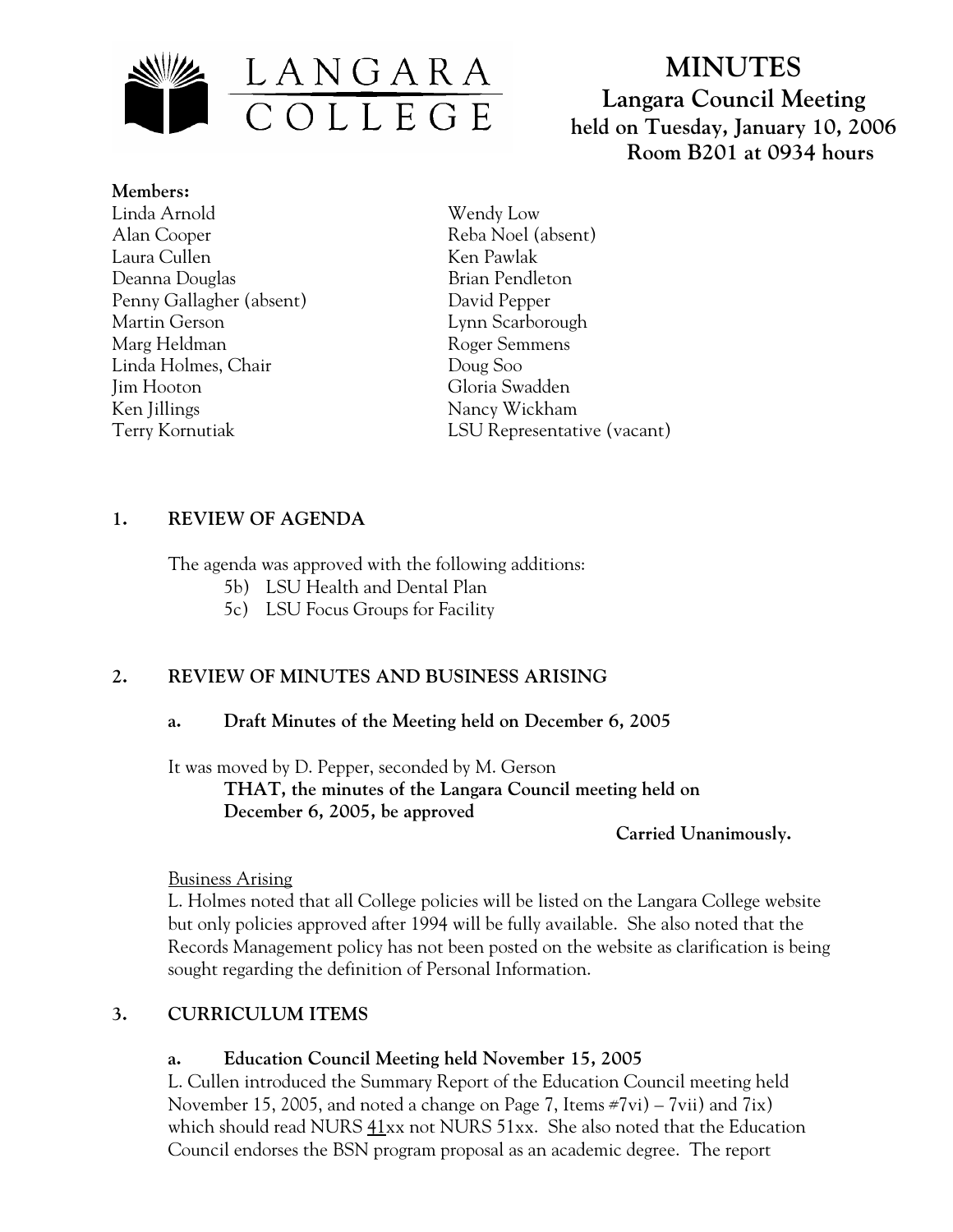contained no items with financial implications.

L. Arnold announced that the college received verbal notification in December from the Degree Quality Assessment Board (DQAB) that the Bachelor of Science in Nursing Degree would be recommended by the DQAB for approval by the Minister. Confirmation of approval by the Minister is expected shortly. L. Arnold complimented the Langara teamwork that existed at every level of the degree approval process and thanked everyone involved in this successful initiative. L. Arnold complimented the nursing department and other members of the college involved in this process for their professionalism and support provided through their participation in the discussions with the DQAB review panel and the quality of responses provided to the various panel questions. She expressed confidence that other Langara degree proposals going before the Ministry for approval would be presented and supported in a similar manner.

M. Gerson advised that Langara's Bachelor of Business Administration proposal has received Ministry review approval and it has been submitted to the Degree Quality Assessment Board. It will be on the DQAB agenda for their January 19th meeting. At that meeting they will probably decide what kind of a review they will need done prior to considering for their approval.

The Notice of Intent for the Bachelor of Recreation Management degree will most likely be posted on the Ministry's Post Secondary Institution Proposal System (PSIPS) website later today. The Ministry Review Template for the Bachelor of Recreation Management degree is being finalized and will be sent to the Ministry soon.

# **4. ACTION ITEMS**

# **a) Draft 1 - 2006/07 Budget**

D. Douglas noted that the budget shortfall for 2006/07 is currently at approximately \$1M primarily due to an estimated tuition shortfall of \$750,000 for Spring 2006, and reincorporating \$170,000 operating capital removed during close of 2005-06 budget process. D. Douglas noted that additional information is required to complete Draft 1 of the budget and should be available by mid to late February.

# **2006/07 Enhancement List**

D. Douglas noted that the 2006/07 Enhancement list with supporting documentation was distributed with the agenda. Three enhancements were recognized to be revenue generating and were dealt with as follows:

# **Langara Child Development Centre**

The request is for an increase in Langara Child Development Centre fees of \$100 per month to be implemented in two stages: \$50 per month beginning April 2006 and an additional \$50 per month beginning September 2006. J. Hooton distributed a revised copy of the Langara Child Development Centre enhancement (attached to these minutes) which replaces pages 29-31 of the agenda, and noted the following changes:

Page 1 – the increase should be effective April 2006 not March 2006.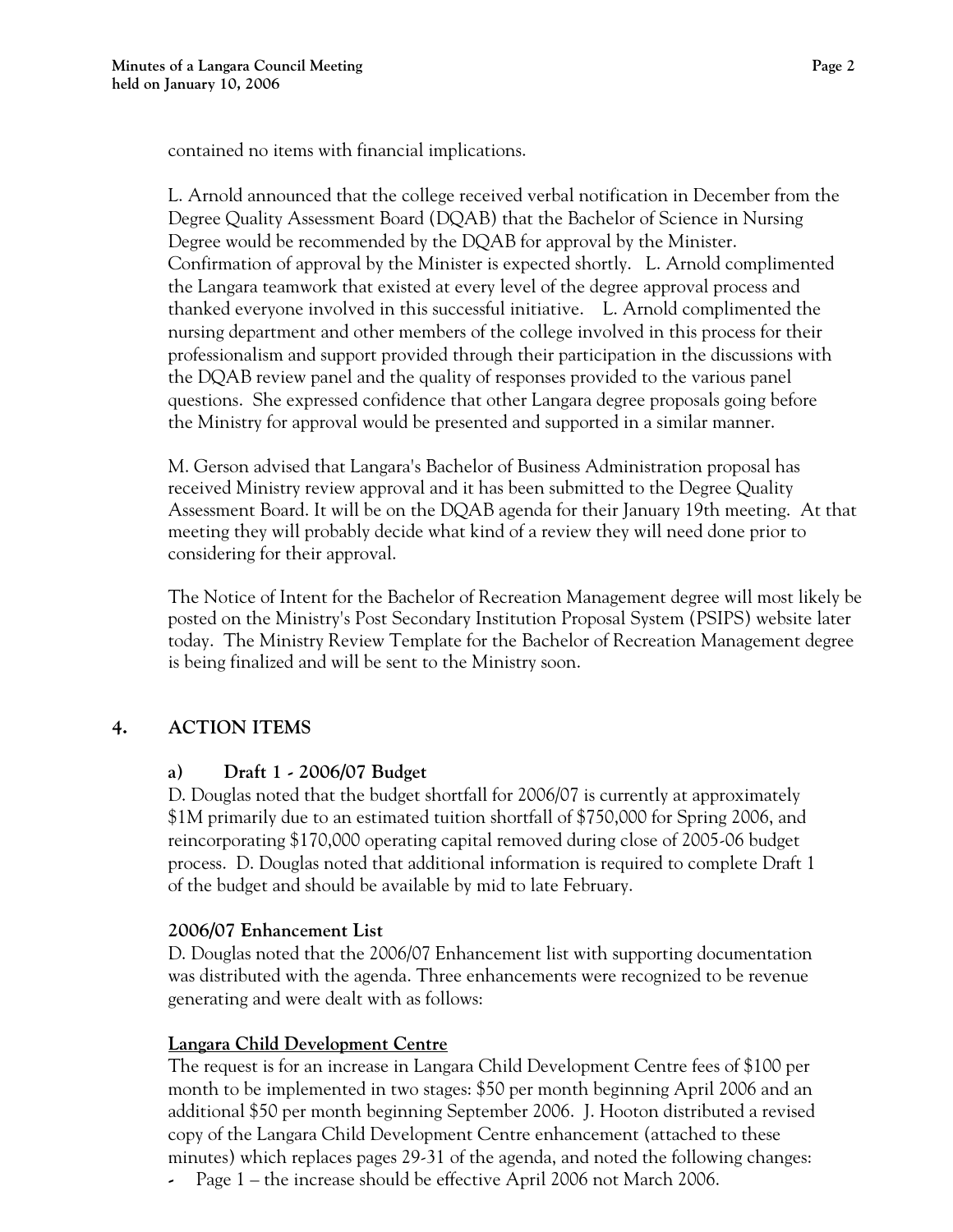**-** Addition of fourth page – "Daycare Services Revenue and Expense Breakdown 05/06".

 It was moved by J. Hooton, seconded by D. Pepper **THAT, Langara Child Development Centre fees be increased in the amount of \$100 per month in two stages: \$50 per month beginning April 2006 and an additional \$50 per month beginning September 2006.** 

 **Carried Unanimously.** 

#### **Biology**

M. Heldman referenced the request to implement Biology Materials/Lab Fee changes as outlined in the document attached to the agenda. She noted lab fees have remained unchanged for nine years and the revenue generated would be used for Biology supplies, Biology small tools, and BIOBAM field trips. It was also noted that some fees have increased while others have decreased.

 It was moved by M. Heldman, seconded by M. Gerson **THAT, Biology Materials/Lab fees be changed effective May 1, 2006, as outlined in the document attached to the agenda.** 

 **Carried Unanimously.** 

#### **Theatre Arts**

K. Pawlak noted that marketing service providers are increasing their fees to cover their increasing costs. The enhancement request of \$870 is to maintain our current level of marketing and has no revenue offset.

Items on the Enhancement list were discussed and the following points were noted:

- **-** D. Douglas referenced the enhancement request for the **Facilities and Purchasing** Department. A. Cooper noted that although there was a list of duties for the Assistant Director position, there was no specific job description and questioned what the responsibilities would be. D. Douglas noted the list of duties for the Assistant Director position was extracted from the current Directors position and the job description is then created by Human Resources in consultation with the department. Since the inception of the new facility, and privacy issues, contracts, and insurance liability issues related to purchasing, the work load has become too much for the Director to handle alone.
- **-** J. Hooton referenced the **Financial Aid** enhancement request and noted that in order to remain certified as a provider of U.S. Student Loans; the college must comply with U.S. Treasury and U.S. Department of Education requirements to perform Compliance Audits at a cost of \$3,500 per year. He noted that since 2001 a total of 13 students have utilized this service (2 students in 2004/05; 1 student in 2005/06). It was noted that generating the paperwork for this process is time-consuming and costly. Discussion ensued about whether it was in the best interest of the college to continue this process.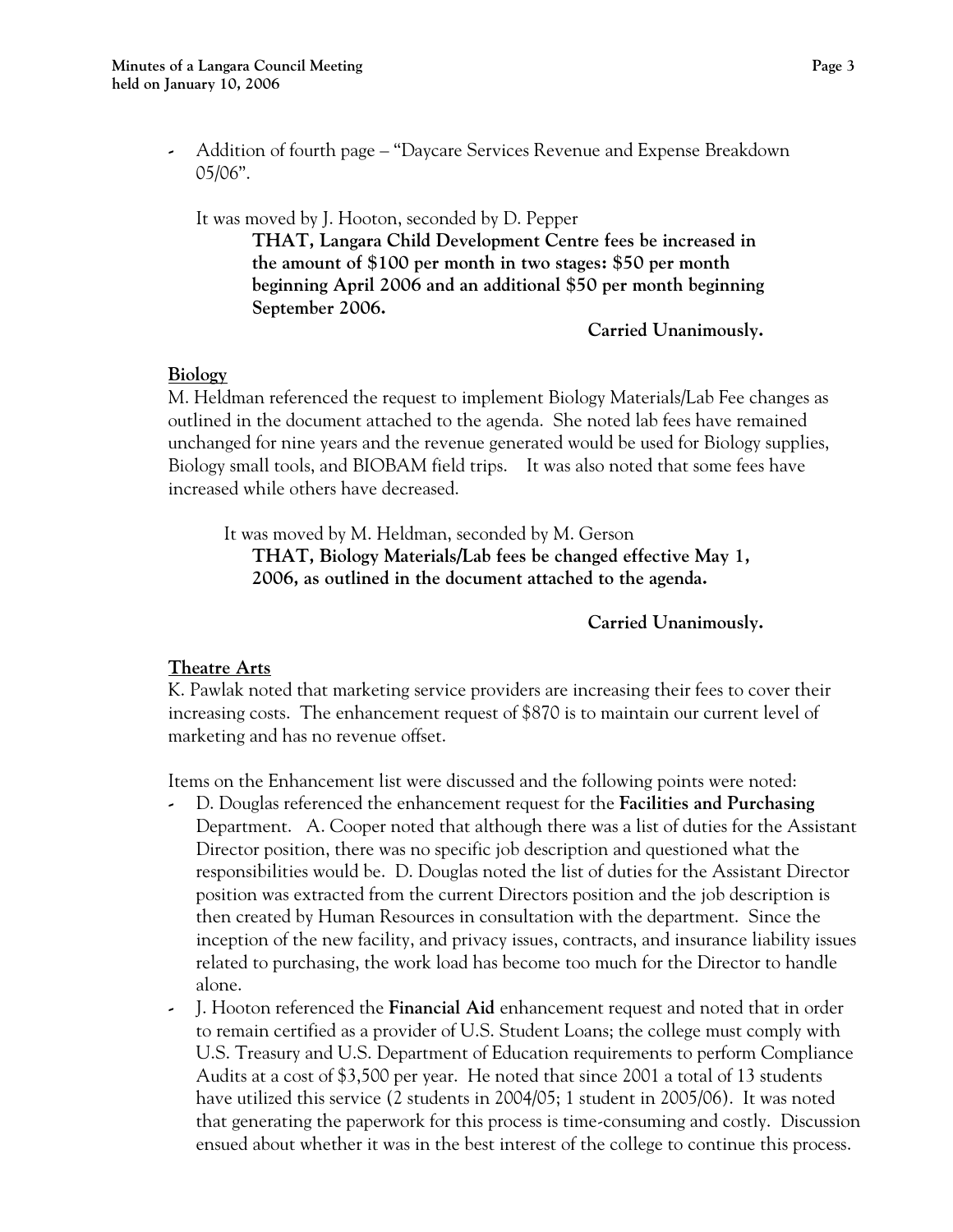L. Holmes asked for any objections to discontinuing this process and there being none it was declared by acclamation to eliminate the Financial Aid enhancement.

- **-** K. Jillings referenced the enhancement requests for **Human Resources** and the following was noted:
	- **-** The **Permanent Part-Time Clerical Float** for College-wide Use enhancement was created to eliminate service charges incurred from temporary agencies by establishing two part-time permanent clerical float positions. Discussion ensued about why this would not be done as a charge back to the department(s) utilizing the service since most departments already have a budget for temporary services during peak times. D. Douglas recommended K. Jillings approach departments with the highest usage to determine where the need is the most and discuss negotiating a contract or agreement to be able to charge back the cost to the departments' budget.

### **ACTION: K. Jillings**

- **-** M. Heldman questioned what kind of improved services could be expected from the enhancement for the **Human Resource Receptionist** going full-time. K. Jillings noted that the plan is to move work from the H.R. Advisors to the H.R. Assistants who have experience in certain areas (i.e. recruitment, etc.). As this will increase their workload, there is a need for a full-time HR Receptionist to assist over the counter and walk in traffic.
- **-** L. Holmes noted that the **Coordinator Allowance** should be implemented according to the faculty collective agreement and it was removed from the enhancement list.
- **-** L. Holmes noted that the **Records Management** request for a half-time, permanent Records Analyst to assist the Records Manager was the actual cost for the first year and would have to be doubled for the annualized cost.
- **-** W. Low noted the request in **Nursing** was to add a half-time lab demonstrator position, which is in addition to the existing full-time lab demonstrator position.
- **-** An enhancement request in **Nursing** in the amount of \$106,576 for 10 additional sections was made for the next fiscal year – April 1, 2006 to March 31, 2007 to facilitate the placement of waitlisted students into Registration Term III as outlined in documentation attached to the agenda. The sections are for 8 qualified students. Currently there is no room for prepared students. This would take them up to registration Term 6. Additional costs would be looked at in the next fiscal year. D. Douglas recommended looking at tuition that might offset this cost. L. Holmes suggested this be presented at the next meeting.

### **ACTION: W. Low**

There were no questions or discussions on the remaining enhancements.

D. Douglas noted that once some items are clarified, a revised enhancement list will be distributed. Members will be asked to rate each enhancement individually using a scale of High, Medium or Low priority.